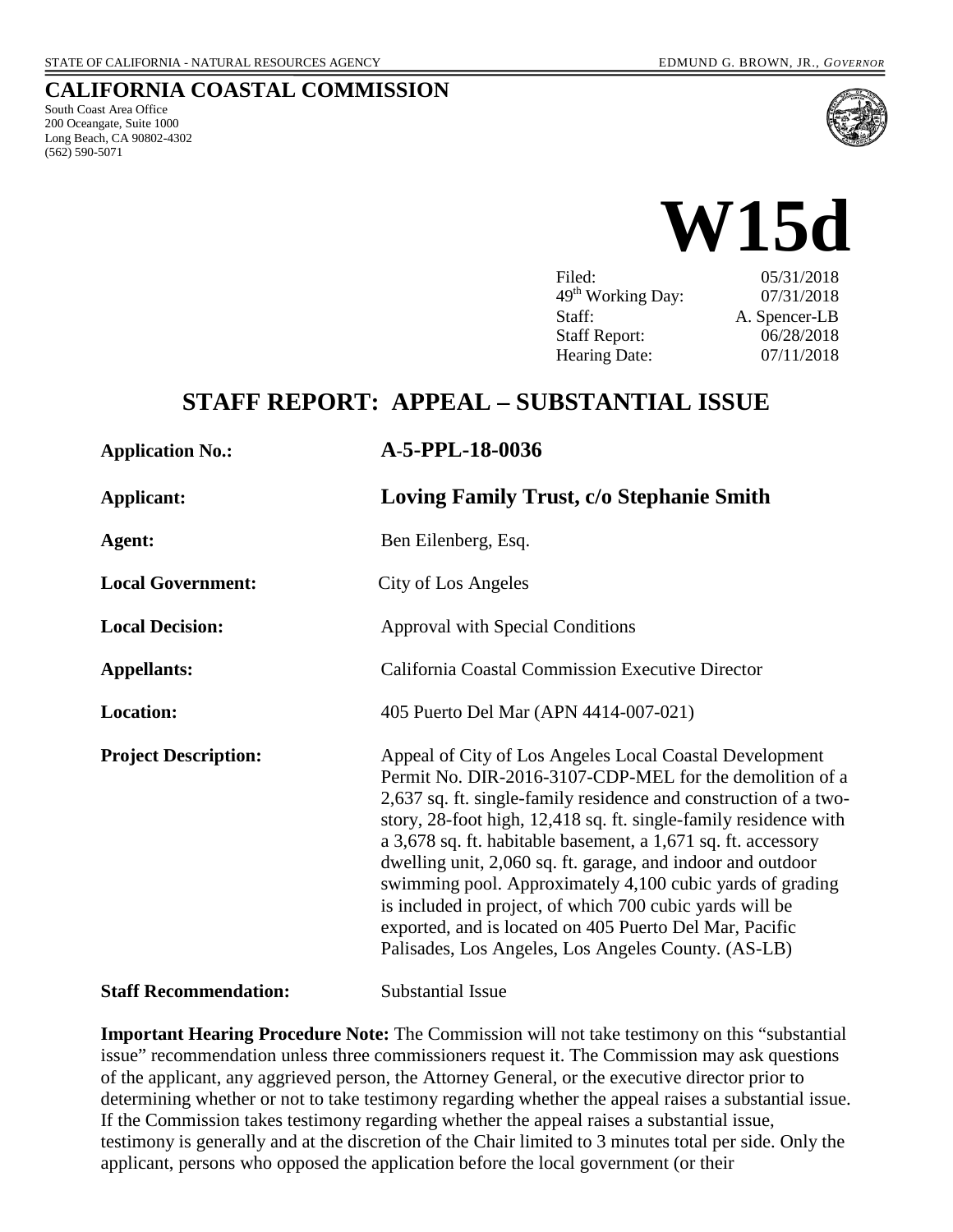representatives), and the local government shall be qualified to testify during this phase of the hearing. Others may submit comments in writing. If the Commission finds that the appeal raises a substantial issue, the de novo phase of the hearing will follow, unless it has been postponed, during which the Commission will take public testimony.

## **SUMMARY OF STAFF RECOMMENDATION:**

The Los Angeles Department of City Planning originally approved CDP No. DIR-2016-3107-CDP-MEL on June 9, 2017, for the demolition of a single-family dwelling and the construction, use, and maintenance of a new 12,418 square foot single-family dwelling with a 3,678 square-foot habitable basement, a 1,671 square-foot accessory dwelling unit, two garages totaling 2,060 square feet, a deck, and an indoor/outdoor swimming pool, located within the dual-permit jurisdiction of the Coastal Zone. The project was appealed at the City level, but the City of Los Angeles upheld the original determination on April 27, 2018. The California Coastal Commission received the City's Notice of Final Action on May 2, 2018. On May 31, 2018, the California Coastal Commission Executive Director submitted a timely appeal of City of Los Angeles' local CDP approval within the 20 working-day appeal period.

The appeal contends that the proposed project does not conform to Sections 30251 and 30253 of the Coastal Act in regards to community character, visual resources, and geologic hazard impacts surrounding the development. Specifically, the appellant contends that the size of the city-approved development will be out of character with the surrounding development, and that the new development will adversely impact coastal views from public viewing areas due to the substantial amount of landform alteration and the size of the development. The appellant also contends that due to the existing landslide on the subject property and adjacent to the subject property, the project does not minimize risks in an area of high geologic hazard, and the project does not assure stability without requiring the use of protective devices.

Section 30251 states that permitted development shall be sited and designed to protect views to and along the ocean *and scenic coastal areas;* it also states that sited development shall minimize landform alteration. The coastal bluffs in Pacific Palisades are considered scenic coastal areas. The City's staff report did not analyze impacts to and along the coastal bluffs as can be seen from Pacific Coast Highway, Will Rogers State Beach, a scenic overlook to the west of the project site, and Asilomar View Park to the east of the project site. Therefore, a complete analysis was not made in regards to the visual impacts of the proposed project. The proposed project also includes approximately 4,100 cubic yards of grading. None of the Soils approvals letters included in the City record considered alternative grading plans that could minimize landform alteration. Finally, the project consists of constructing an approximately 12,000 square foot residence in a neighborhood where the residences range in size from 1,500 square feet to 6,200 square feet. The sheer size of the proposed residence would dwarf the surrounding residences. Therefore, the City-approved project raises substantial issue in regards to the Section 30251 policies pertaining to community character, coastal views and landform alteration.

According to Section 30253 of the Coastal Act, new development shall minimize risks in areas of high geologic hazard and shall not require the construction of protective devices that would substantially alter natural landforms along bluffs or cliffs. The City record states that caissons and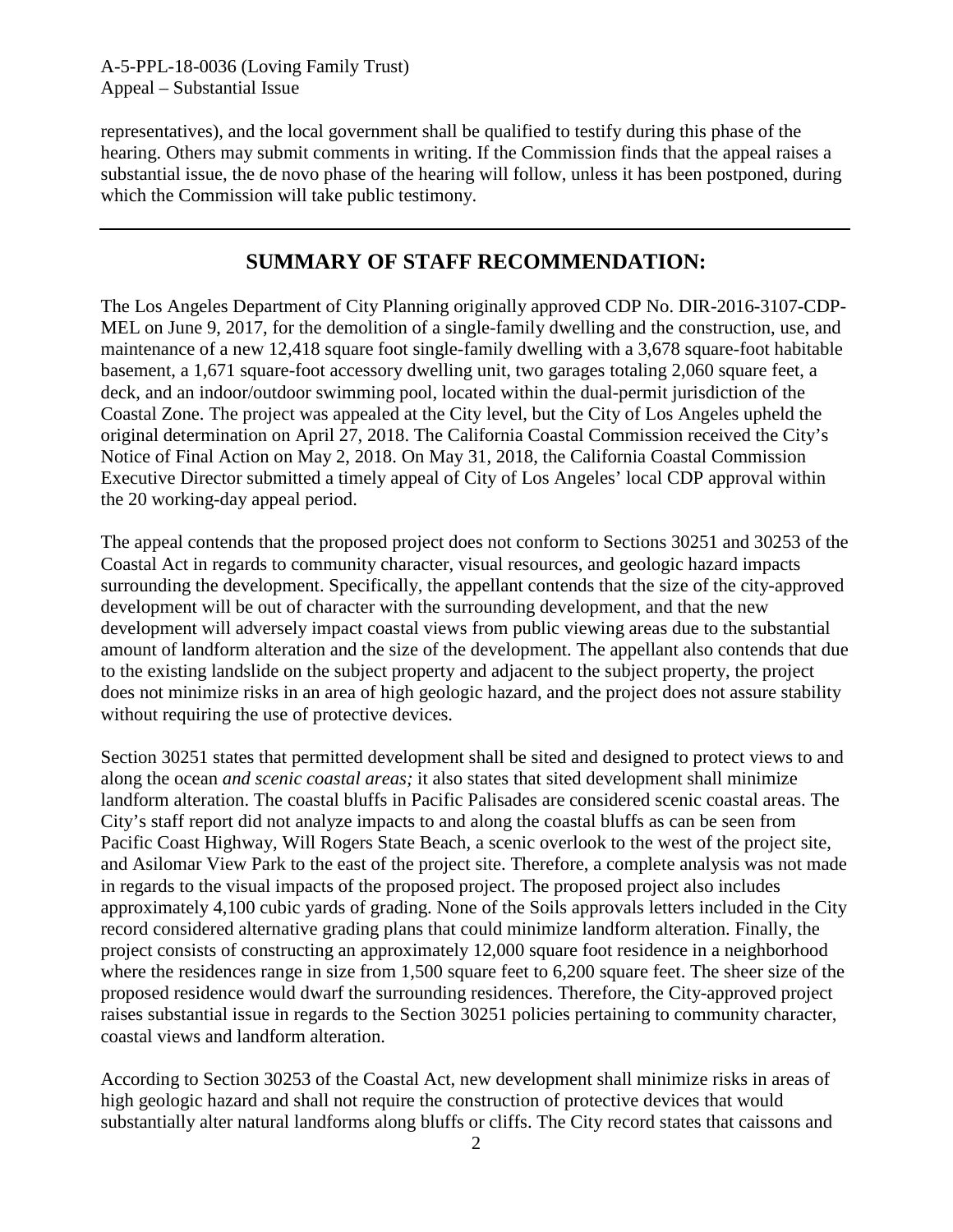retaining walls are proposed to be located along the south, southwest, and western sides of the property. However, past Commission permit actions have limited the use of caissons and piles to protect only the primary structure in order to minimize grading, potential erosion, and visual impacts of proposed development. The grading plan does not identify exactly where these caissons are to be located (i.e. along the property line, behind the proposed retaining walls, under the house, etc.). Without knowing the exact location of the caissons, it cannot be determined whether the caissons will support the primary residence, the accessory structures, or the development as a whole. The City's approval of the project with the current grading plan implies that there was no consideration as to whether the proposed caissons were designed to protect just the main structure, the accessory structures, or both. The City record did not provide any evidence that the proposed single-family residence would be designed to adhere to a minimum factor of safety of 1.5. This factor of safety is a guideline that the City uses when siting development in areas of geologic concern. The fact that the factor of safety was not discussed raises a question whether the project is safe from geologic hazard. Overall, the City does not provide sufficient evidence to support the finding that the proposed project is consistent with Section 30253 of the Coastal Act.

The project, as approved by the City of Los Angeles, raises substantial issue with respect to the grounds on which Appeal A-5-PPL-18-0036 has been filed, which is consistency with the Chapter 3 Coastal Act policies. Staff therefore recommends that the Commission determine that a **substantial issue** exists. The motion to carry out the staff recommendation is on page 5.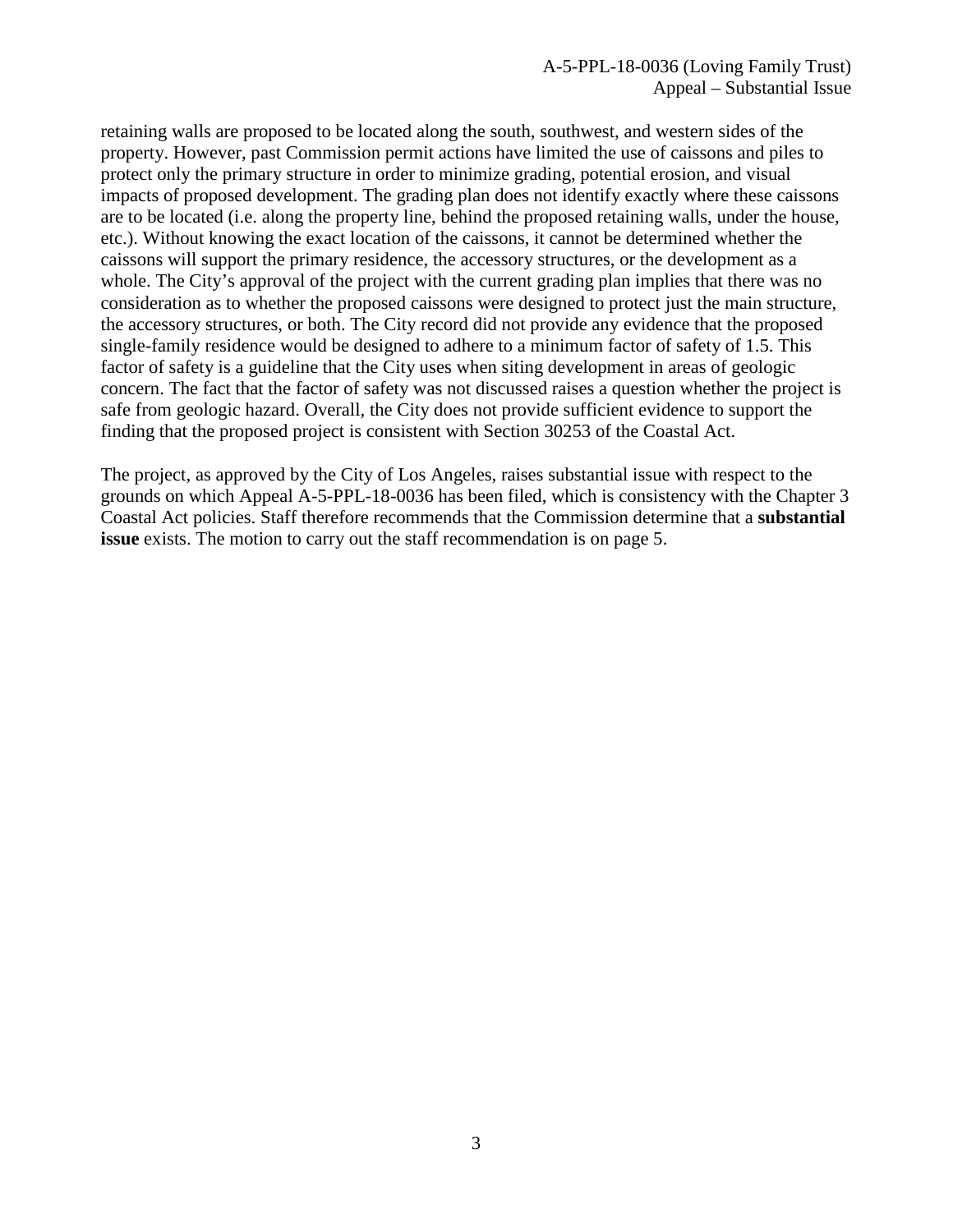# **TABLE OF CONTENTS**

## **APPENDICES**

Appendix A - Substantive File Documents

## **[EXHIBITS](https://documents.coastal.ca.gov/reports/2018/7/w15d/w15d-7-2018-exhibits.pdf)**

[Exhibit 1 – Project Location/Vicinity Map](https://documents.coastal.ca.gov/reports/2018/7/w15d/w15d-7-2018-exhibits.pdf) [Exhibit 2 – Property Line Boundaries for Coastal Bluff](https://documents.coastal.ca.gov/reports/2018/7/w15d/w15d-7-2018-exhibits.pdf)  [Exhibit 3 – Project Plans](https://documents.coastal.ca.gov/reports/2018/7/w15d/w15d-7-2018-exhibits.pdf) [Exhibit 4 – City of Los Angeles CDP Determination](https://documents.coastal.ca.gov/reports/2018/7/w15d/w15d-7-2018-exhibits.pdf) Exhibit  $5 -$ Appeal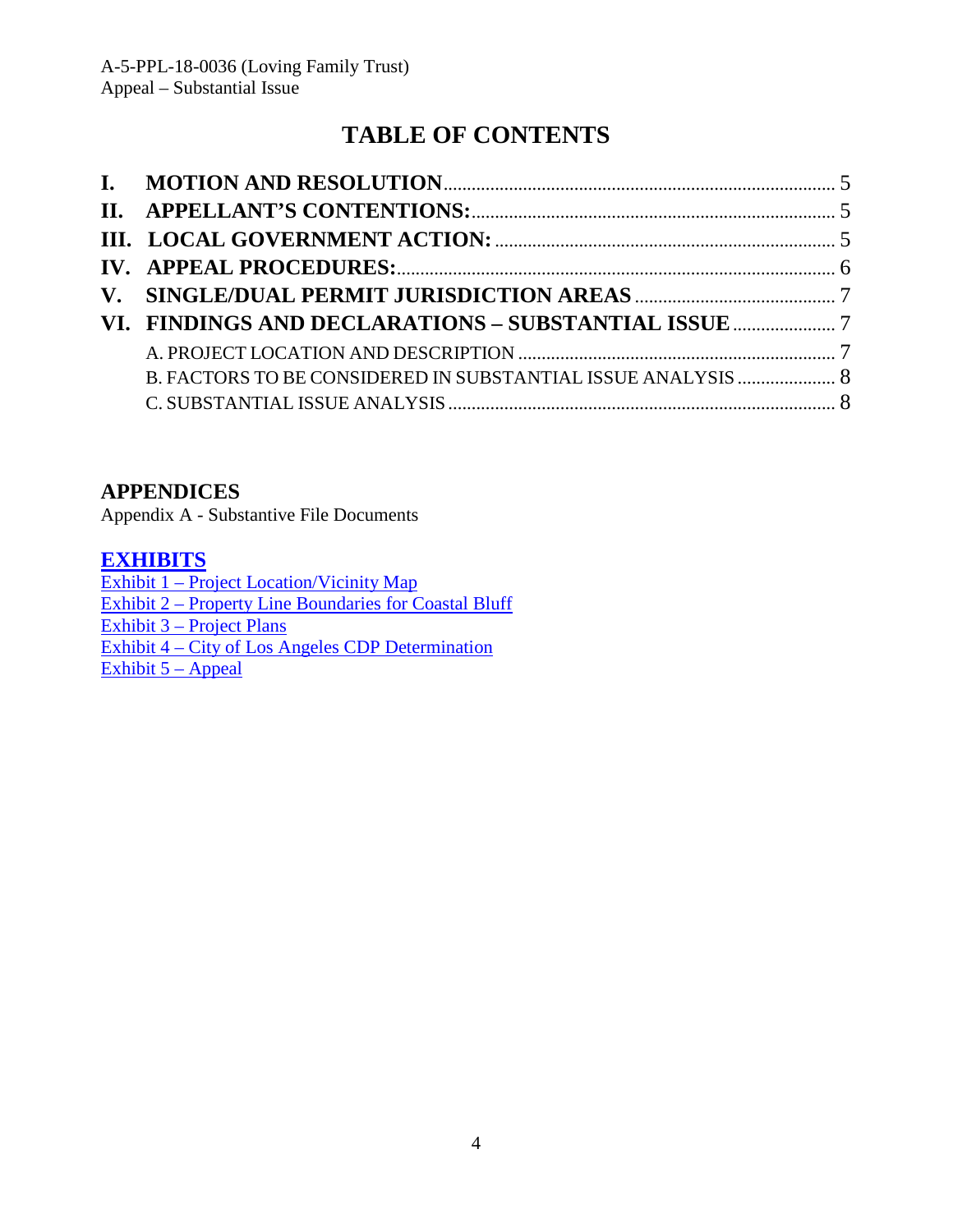## <span id="page-4-0"></span>**I. MOTION AND RESOLUTION**

### **Motion:**

*I move that the Commission determine that Appeal No. A-5-PPL-18-0036 raises NO SUBSTANTIAL ISSUE with respect to the grounds on which the appeal has been filed under § 30602 of the Coastal Act.* 

Staff recommends a **NO** vote. Failure of this motion will result in a de novo hearing on the application, and adoption of the following resolution and findings. Passage of this motion will result in a finding of No Substantial Issue and the local action will become final and effective. The motion passes only by an affirmative vote of the majority of the appointed Commissioners present.

### **Resolution:**

*The Commission hereby finds that Appeal No. A-5-PPL-18-0036 presents a SUBSTANTIAL ISSUE with respect to the grounds on which the appeal has been filed under § 30602 of the Coastal Act regarding consistency with Chapter 3 policies of the Coastal Act.* 

## <span id="page-4-1"></span>**II. APPELLANT'S CONTENTIONS:**

On May 31, 2018, an appeal of City of Los Angeles Local Coastal Development Permit No. DIR-2016-3107-CDP-MEL-1A was filed by the California Coastal Commission Executive Director. The City-approved project authorizes the demolition of a 2,637 square-foot single-family residence and construction of a 29-foot high, 2-story, 12,418 square foot single-family residence with accessory structures and 4,120 cubic yards of grading at 405 Puerto Del Mar, Pacific Palisades, Los Angeles, Los Angeles County. The appeal contends that the proposed project does not conform to Sections 30251 and 30253 of the Coastal Act in regards to community character, visual resources, and geologic hazard impacts surrounding the development. Specifically, the appellant contends that the size of the City-approved development will be out of character with the surrounding development, the new development will be visible from public viewing areas (PCH and Will Rogers State Beach), the project does not minimize risks in an area of high geologic hazard, and it does not assure stability without requiring the use of protective devices.

## <span id="page-4-2"></span>**III. LOCAL GOVERNMENT ACTION:**

The City of Los Angeles determined the proposed project to be categorically exempt from the California Environmental Quality Act (CEQA) pursuant to ENV 2016-3108-CE pursuant to CEQA Section 15300, Class 3, Category 1. The Los Angeles Department of City planning originally approved CDP No. DIR-2016-3107-CDP-MEL on June 9, 2017 **[\(Exhibit 4\)](https://documents.coastal.ca.gov/reports/2018/7/w15d/w15d-7-2018-exhibits.pdf)** for the "demolition of a single-family dwelling and the construction, use, and maintenance of a new 12,418 square foot single-family dwelling with a 3,678 square-foot habitable basement, a 1,671 square-foot accessory dwelling unit, 2,060 square feet of garage area, a deck, and an indoor swimming pool, located within the dual-permit jurisdiction of the Coastal Zone." Lia Renee Memsic appealed the project at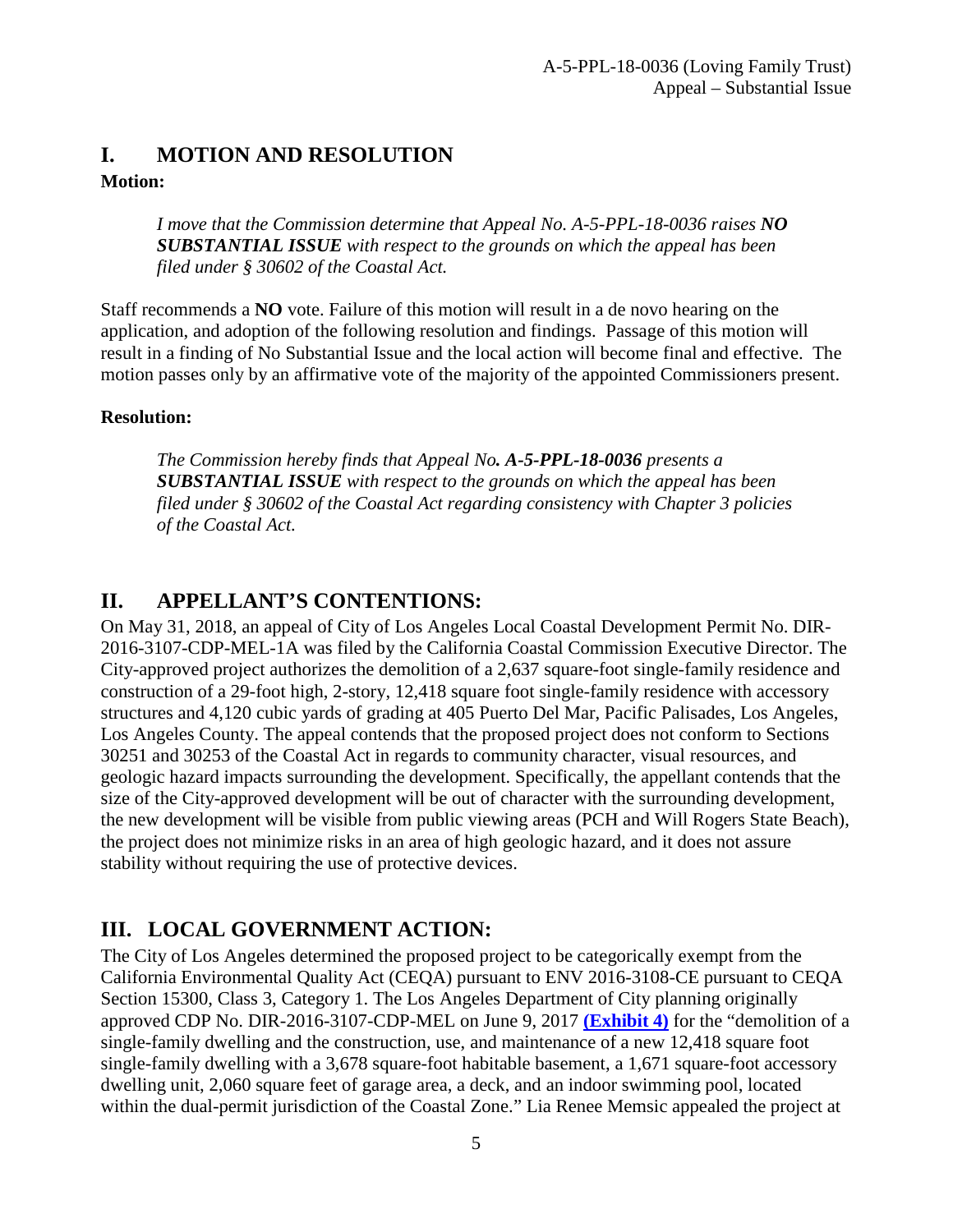the City level. A subsequent City hearing for the project was scheduled on April 27, 2018, at which the City upheld the original determination to issue the local CDP for the project. During this hearing, local residents Robin Rudisill, Ellen Shanahan, Elizabeth Chandler, Jeff Roberts, and Ben Eilenberg testified in regards to the project. The California Coastal Commission received a Notice of Determination for this project on May 2, 2018. On May 31, 2018, the California Coastal Commission Executive Director submitted an appeal of City of Los Angeles' approval of DIR-2016-3107-CDP-MEL within the 20 working-day appeal period **[\(Exhibit 5\)](https://documents.coastal.ca.gov/reports/2018/7/w15d/w15d-7-2018-exhibits.pdf)**.

## <span id="page-5-0"></span>**IV. APPEAL PROCEDURES:**

Section 30600(b) of the Coastal Act provides that prior to certification of its LCP, a local jurisdiction may, with respect to development within its area of jurisdiction in the coastal zone and consistent with the provisions of Sections 30604, 30620 and 30620.5, establish procedures for the filing, processing, review, modification, approval or denial of a coastal development permit. Pursuant to this provision, the City of Los Angeles developed a permit program in 1978 to exercise its option to issue local CDPs. Sections 13301-13325 of Title 14 of the California Code of Regulations provide procedures for issuance and appeals of locally issued CDPs. Section 30602 of the Coastal Act allows any action by a local government on a CDP application evaluated under Section 30600(b) to be appealed to the Commission. The standard of review for such an appeal is the Chapter 3 policies of the Coastal Act. [Cal. Pub. Res. Code §§ 30200 and 30604.]

After a final local action on a local CDP application, the Coastal Commission must be notified within five days of the decision. After receipt of such a notice, which contains all the required information, a twenty working-day appeal period begins during which any person, including the applicant, the Executive Director, or any two members of the Commission, may appeal the local decision to the Coastal Commission. [Cal. Pub. Res. Code § 30602.] As provided under section 13318 of Title 14 of the California Code of Regulations, the appellant must conform to the procedures for filing an appeal as required under section 13111 of Title 14 of the California Code of Regulations, including the specific grounds for appeal and a summary of the significant question raised by the appeal.

The action currently before the Commission is to find whether there is a "substantial issue" or "no substantial issue" raised by the appeal of the local approval of the proposed project. Sections 30621 and 30625(b)(1) of the Coastal Act require a de novo hearing of the appealed project unless the Commission determines that no substantial issue exists with respect to the grounds for appeal.

Commission staff recommends a finding of **substantial issue**. If the Commission decides that the appellant's contention raises no substantial issue as to conformity with Chapter 3 of the Coastal Act, the action of the local government becomes final. Alternatively, if the Commission finds that a substantial issue exists with respect to the conformity of the action of the local government with the Chapter 3 policies of the Coastal Act, the local CDP is voided and the Commission typically continues the public hearing at a later date in order to review the CDP as a de novo matter. [Cal. Pub. Res. Code §§ 30621 and 30625.] Section 13321 of the Coastal Commission regulations specifies that de novo actions will be heard according to the procedures outlined in Sections 13114 and 13057-13096 of the Commission's regulations.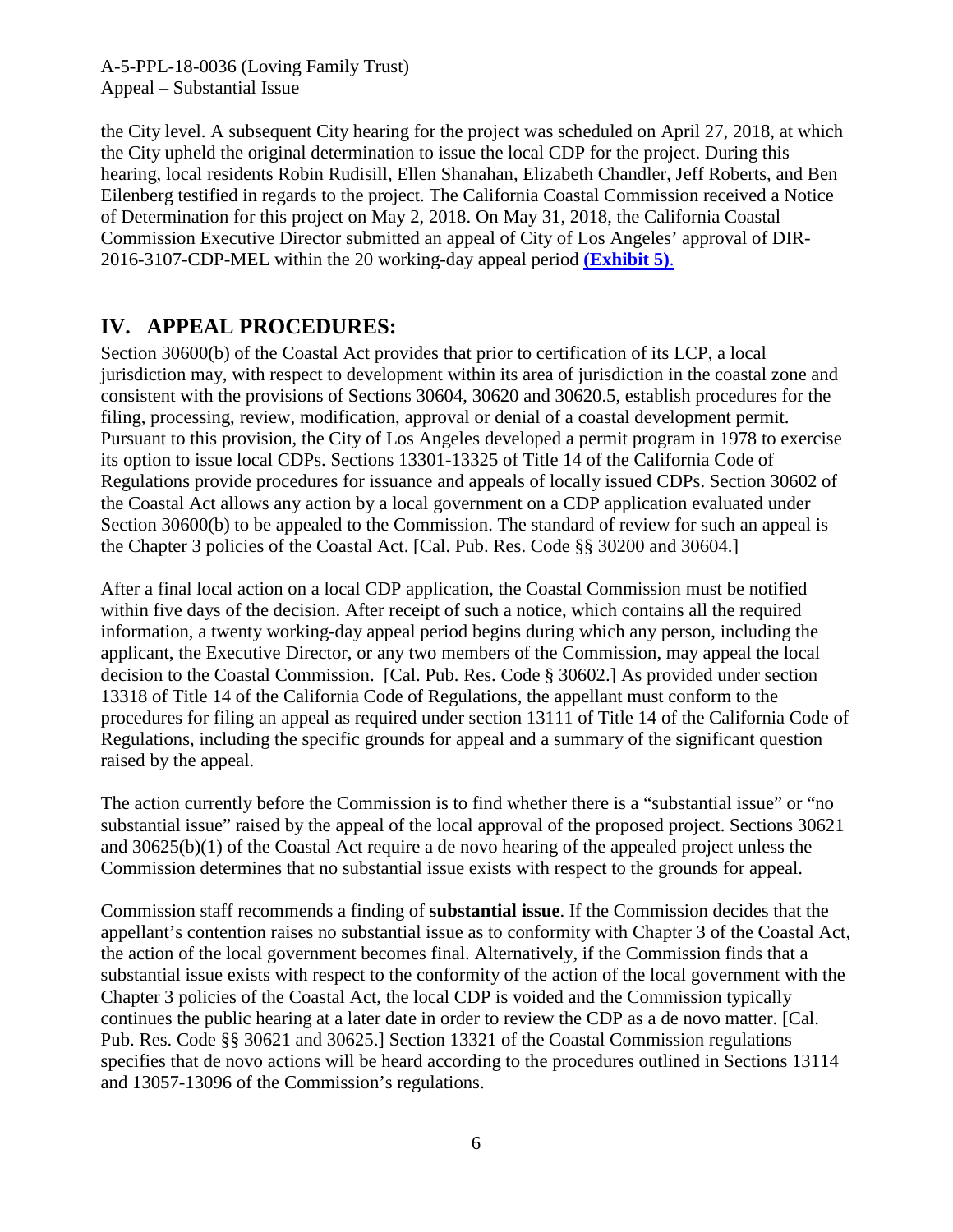If there is no motion from the Commission to find no substantial issue, it will be presumed that the appeal raises a substantial issue and the Commission will schedule the de novo phase of the public hearing on the merits of the application at a subsequent Commission meeting. A de novo public hearing on the merits of the application uses the Chapter 3 policies of the Coastal Act. Sections 13110-13120 of Title 14 of the California Code of Regulations further explain the appeal hearing process.

If the Commission decides to hear arguments and vote on the substantial issue question, those who are qualified to testify at the hearing, as provided by Section 13117 of Title 14 of the California Code of Regulation, will have three minutes per side to address whether the appeal raises a substantial issue. The only persons qualified to testify before the Commission at the substantial issue portion of the appeal process are the applicant, persons who opposed the application before the local government (or their representatives), and the local government. Testimony from other persons must be submitted in writing. The Commission will then vote on the substantial issue matter. It takes a majority of Commissioners present to find that the grounds for the appeal raise no substantial issue.

## <span id="page-6-0"></span>**V. SINGLE/DUAL PERMIT JURISDICTION AREAS**

Within the areas specified in Section 30601, which is known in the City of Los Angeles permit program as the *Dual Permit Jurisdiction* area, the Coastal Act requires that any development which receives a local CDP permit also obtain a second (or "dual") CDP from the Coastal Commission. The Commission's standard of review for the proposed development in the *Dual Permit Jurisdiction* area is the Chapter 3 policies of the Coastal Act. For projects located inland of the areas identified in Section 30601 (i.e., projects in the *Single Permit Jurisdiction*), the City of Los Angeles local CDP is the only CDP required. The proposed project site is located within the *Dual Permit Jurisdiction Area*. The applicant has not submitted an application for the Coastal Commission dual permit at this time.

## <span id="page-6-1"></span>**VI. FINDINGS AND DECLARATIONS – SUBSTANTIAL ISSUE**

### <span id="page-6-2"></span>**A. PROJECT LOCATION AND DESCRIPTION**

The applicant proposes to demolish an existing 2,634 square-foot single-family residence and to construct a new 29-foot high, 2-story, 12,418 square-foot single-family residence. The development includes a 3,671 square-foot habitable basement, 2,060 square feet of garage area, one indoor swimming pool, a 1,671 square-foot ancillary living space, and one outdoor swimming pool for the ancillary living space. The new development is set back 5 feet in the front and side yards, and 15 feet from the rear yard **[\(Exhibit 3\)](https://documents.coastal.ca.gov/reports/2018/7/w15d/w15d-7-2018-exhibits.pdf)**. In between the demolition phase and the construction phase, the applicant will engage in remedial grading activities to address previous landslides that have occurred on the project site. Approximately 4,100 cubic yards of grading is proposed for this project, with approximately 700 cubic yards proposed to be exported out of the subject lot.

The project is located immediately east and above Las Pulgas Canyon (privately owned) in the Pacific Palisades Community within the City of Los Angeles **[\(Exhibit 1\)](https://documents.coastal.ca.gov/reports/2018/7/w15d/w15d-7-2018-exhibits.pdf)**. The subject lot consists of two tied lots situated at the top southwest corner of a coastal bluff immediately inland from PCH.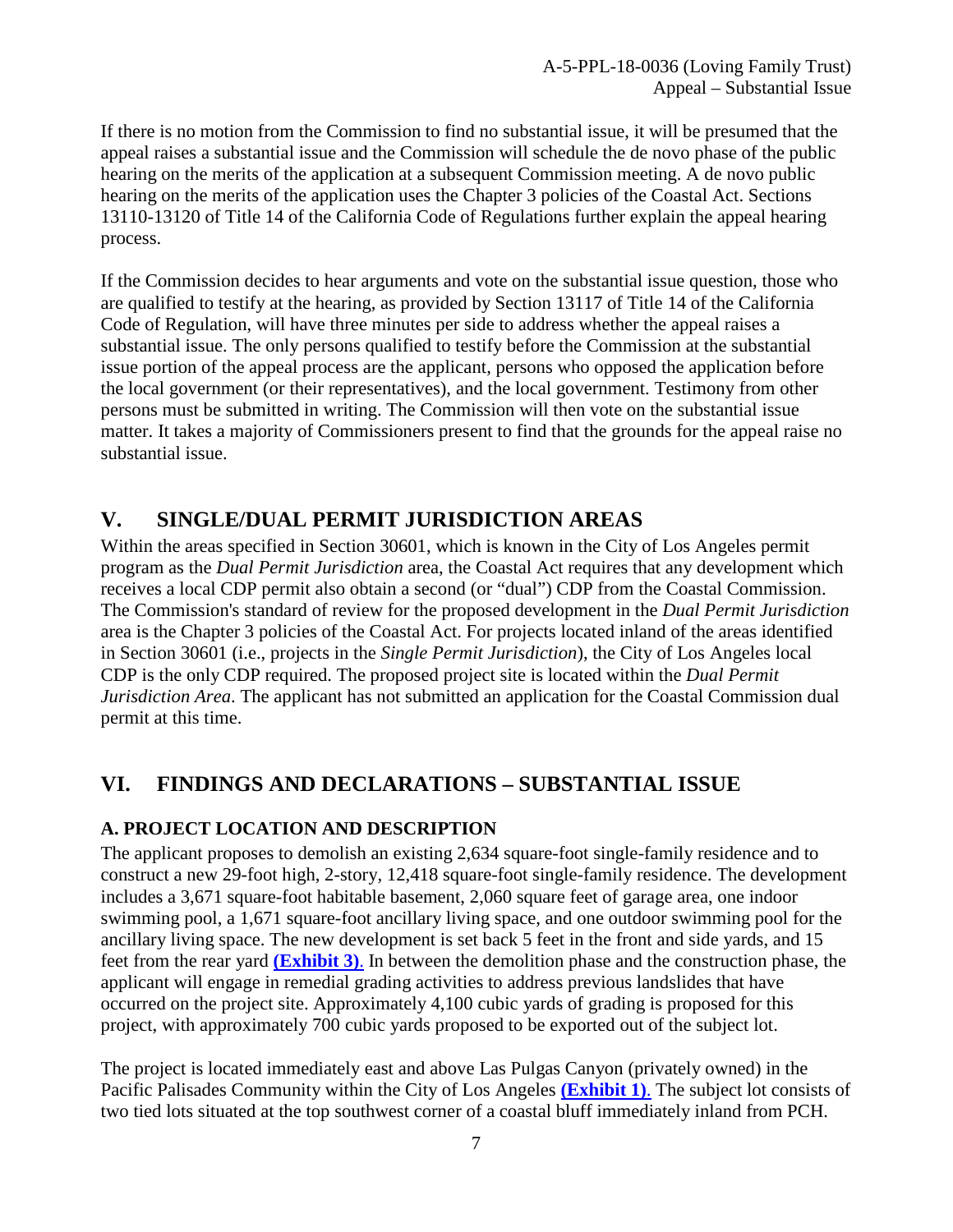The Pacific Palisades Bowl Mobile Estates is located directly below the project site at the base of the bluff. A second mobile home park, Tahitian Terrace, is located to the east and adjacent to the Palisades Bowl **[\(Exhibit 1\)](https://documents.coastal.ca.gov/reports/2018/7/w15d/w15d-7-2018-exhibits.pdf)**. The residences surrounding the subject lot on the bluff top are singlefamily residences that range between 1,500 and 6,200 square feet.

### <span id="page-7-0"></span>**B. FACTORS TO BE CONSIDERED IN SUBSTANTIAL ISSUE ANALYSIS**

Section 30625(b)(1) of the Coastal Act states that the Commission shall hear an appeal of a local government action carried out pursuant to Section 30600(b) unless it finds that no substantial issue exists as to conformity with Chapter 3 of the Coastal Act. The term "substantial issue" is not defined in the Coastal Act or its implementing regulations. Section 13115(b) of the Commission's regulation simply indicates that the Commission will hear an appeal unless it "finds that the appeal raises no significant question." In previous decisions on appeals, the Commission had been guided by the following factors:

1. The degree of factual and legal support for the local government's decision that the development is consistent or inconsistent with the relevant provisions of the Coastal Act;

2. The extent and scope of the development as approved or denied by the local government;

3. The significance of the coastal resources affected by the decision;

4. The precedential value of the local government's decision for future interpretations of its LCP; and,

5. Whether the appeal raises local issues, or those of regional or statewide significance.

Even when the Commission chooses not to hear an appeal, appellants nevertheless may obtain judicial review of the local government's coastal permit decision by filing petition for a writ of mandate pursuant to Code of Civil Procedure, Section 1094.5.

Staff is recommending that the Commission find that a **substantial issue** exists with respect to whether the local government action conforms to the provisions of Chapter 3 of the Coastal Act for the reasons set forth below.

### <span id="page-7-1"></span>**C. SUBSTANTIAL ISSUE ANALYSIS**

The grounds for an appeal of a CDP issued by the local government prior to certification of its LCP are the project's conformity with Chapter 3 policies of the Coastal Act. Any local government CDP issued or denied prior to certification of its LCP may be appealed to the Commission. The Commission shall hear an appeal unless it determines that no substantial issue exists as to conformity with Chapter 3 policies of the Coastal Act.

Section II of this staff report outlines the appellant's contentions regarding the project. Concerns raised by the appellant include the project's incompatibility with surrounding development, the project's adverse impacts on coastal views from public viewing areas, the substantial amount of landform alteration proposed by the project, the failure to minimize risks in an area of high geologic hazard, and the inability to assure stability without the use of protective devices. There is no certified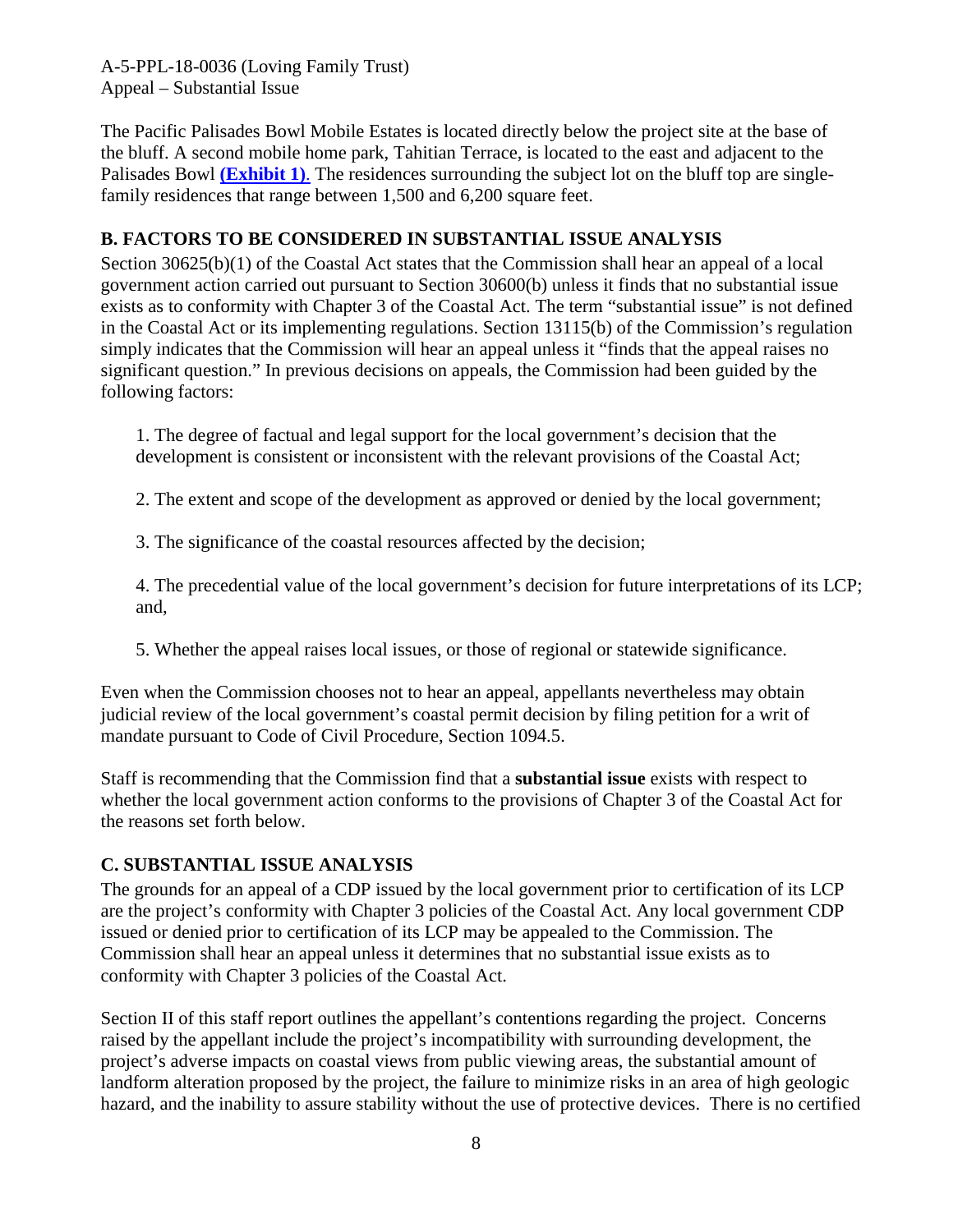LCP for this area of the City of Los Angeles. As such, the Coastal Act is the standard of review for this CDP.

The Commission's standard of review for determining whether to hear the appeal is only whether the appeal raises a substantial issue as to conformity with Chapter 3 of the Coastal Act. Cal. Pub. Res. Code § 30625(b)(1); 14 C.C.R. § 13321. The Commission's decision will be guided by the factors listed in the previous section of this report (B. Factors to be considered in Substantial Issue Analysis).

This appeal raises substantial issue as to conformity with Chapter 3 of the Coastal Act (Cal. Pub. Res. Code §§ 30200-30265.5).<sup>[1](#page-8-0)</sup> The notice of determination for Local CDP DIR-2016-3107-CDP-MEL-1A states that the City applied the policies of Chapter 3 of the Coastal Act, and concluded that the development, as proposed and conditioned by the City, would be consistent with Chapter 3 of the Coastal Act and will not prejudice the ability of the City to prepare a LCP for the Pacific Palisades Coastal Zone. However, as will be discussed below, the City did not provide adequate legal and factual support to make the determination that the proposed project is consistent with the Chapter 3 policies of the Coastal Act.

#### **Contention 1: The City-approved project raises substantial issues in regard to the visual policies in Coastal Act Section 30251.**

The appellant has expressed concern about the proposed project's consistency with the visual policies found in Section 30251 of the Coastal Act. Section 30251 states:

*The scenic and visual qualities of coastal areas shall be considered and protected as a resource of public importance. Permitted development shall be sited and designed to protect views to and along the ocean and scenic coastal areas, to minimize the alteration of natural*  land forms, to be visually compatible with the character of surrounding areas, and, where *feasible, to restore and enhance visual quality in visually degraded areas. New development in highly scenic areas such as those designated in the California Coastline Preservation and Recreation Plan prepared by the Department of Parks and Recreation and by local government shall be subordinate to the character of its setting.* 

The project site is located on a coastal bluff directly inland from PCH and Will Rogers State Beach. The coastal bluff is approximately 250 feet in height and extends from Las Pulgas Canyon Road east until Temescal Canyon road. The slope below the project site, which descends to the Pacific Palisades Bowl Mobile Home Park, is undeveloped except for remnants of an old emergency access road that extends east from the end of Puerto Del Mar until the Tahitian Terrace mobile home park. Single-family residences make up the development along the bluff top, which is not developed seaward of Asilomar Boulevard. The project site is situated at the southwestern corner of the bluff, with neighboring residences only located north and northeast of the property along Puerto Del Mar and Asilomar Boulevard. **(Exhibit 1)**. Therefore, the project site is considered the furthest seaward residential development on the bluff.

<span id="page-8-0"></span> $\overline{a}$ <sup>1</sup> Unless otherwise indicated, all subsequent statutory references are to sections within the Coastal Act. Cal. Pub. Res. Code §§ 30000 *et seq.*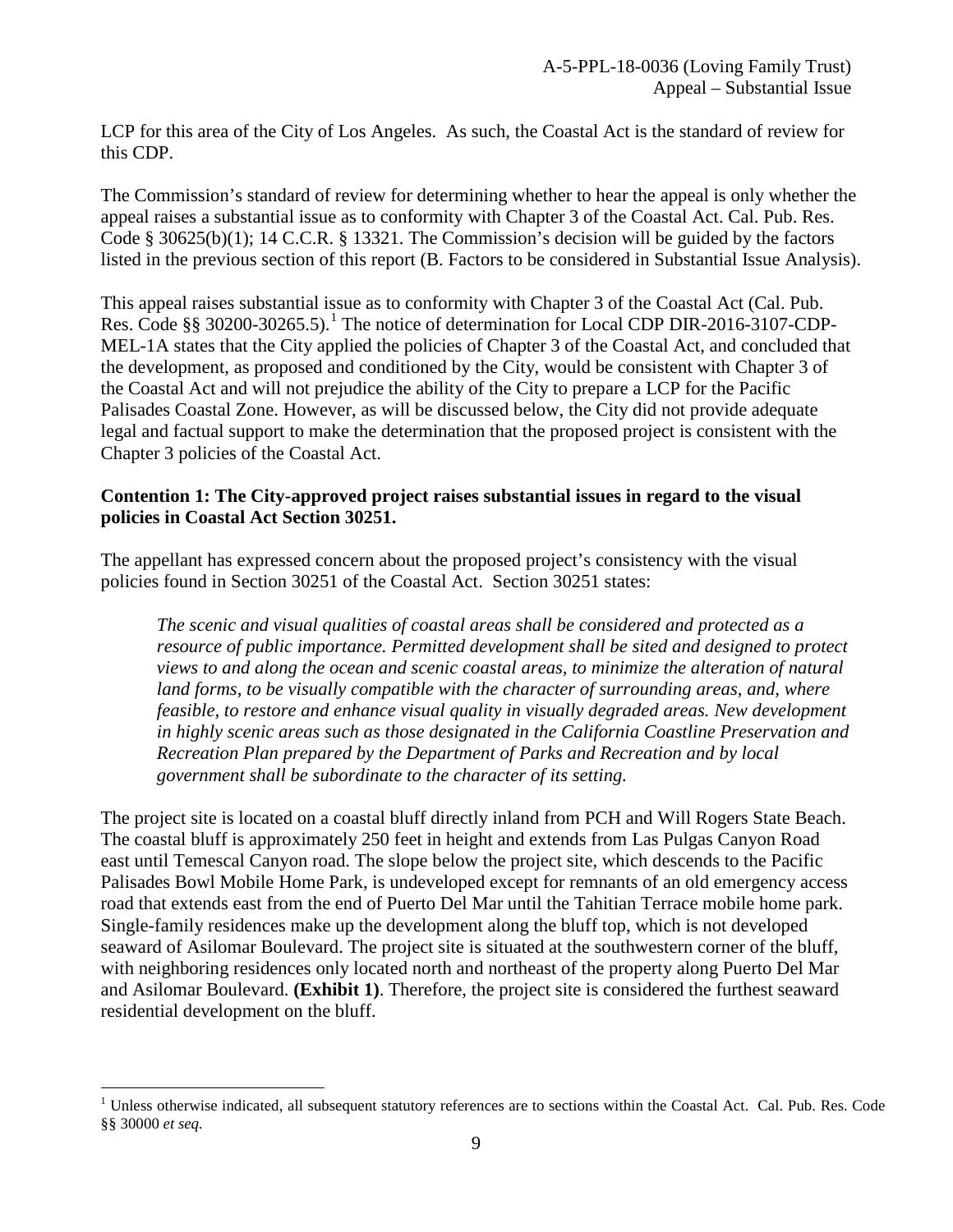Pacific Coast Highway is a scenic highway that parallels the coast and provides direct public access along the beach. In the Pacific Palisades region, the public can enjoy views not only toward the ocean, but also toward the coastal bluffs. Looking up toward the bluffs on both the northbound and southbound PCH, the subject property can be seen near the edge of the coastal bluff. A residence that is over 4 times the size of the current residence, as is being proposed here, will draw attention away from the bluff tops themselves and towards a massive house that is built into the bluff face.

Section 30251 states that permitted development shall be sited and designed to protect views to and along the ocean *and scenic coastal areas.* The coastal bluffs in Pacific Palisades are considered scenic coastal areas, as evidenced in past Commission action. Therefore, public views to and along coastal bluffs should be protected in a similar manner as public views to and along the ocean. The City's staff report found that the proposed development does not impact public views to and along the ocean, but did not analyze impacts to and along the coastal bluffs, as can be seen from PCH, Will Rogers State Beach, a scenic overlook located to the west across Las Pulgas Canyon, and Asilomar View Park, located to the east along Asilomar Boulevard. Therefore, a complete analysis was not made in regards to the visual impacts of the proposed project, and the project as approved by the City raises substantial issue in regards to the Section 30251 policies pertaining to coastal views.

#### **Contention 2: The City-approved project will be out of character with the surrounding development.**

Another contention raised by the appellant is that the project, as approved by the City, will be out of character with the surrounding development. Section 30251, stated above, states that "permitted development shall be sited and designed to . . . be visually compatible with the character of surrounding areas."

The project site is located in a developed neighborhood on a coastal bluff immediately east of Las Pulgas Canyon within the Pacific Palisades community. Single-family residences have been developed to the north and the northeast of the project site location, but no development has occurred to the southwest side of the project along the remainder of the bluff edge. The City determined that the proposed project would be in character with the surrounding development, but no analysis was provided to substantiate the finding. Commission staff has analyzed the development surrounding the project site; the single-family residences in the neighborhood range from approximately 1,500 to approximately 6,200 square feet, with an average residence ranging from 2,200 to 2,500 square feet in size. At 12,418 square feet, the City-approved residence would be at least twice as big as the next largest residence, and over 4 times the size of an average-sized home in the area. The proposed single-family residence would easily dwarf neighboring residences and would therefore not be visually compatible with the character of the surrounding areas.

Overall, the City record does not provide enough evidence to support the City's finding that the proposed project is consistent with Section 30251 of the Coastal Act, and therefore raises a substantial issue.

#### **Contention 3: The City-approved project constitutes substantial landform alteration.**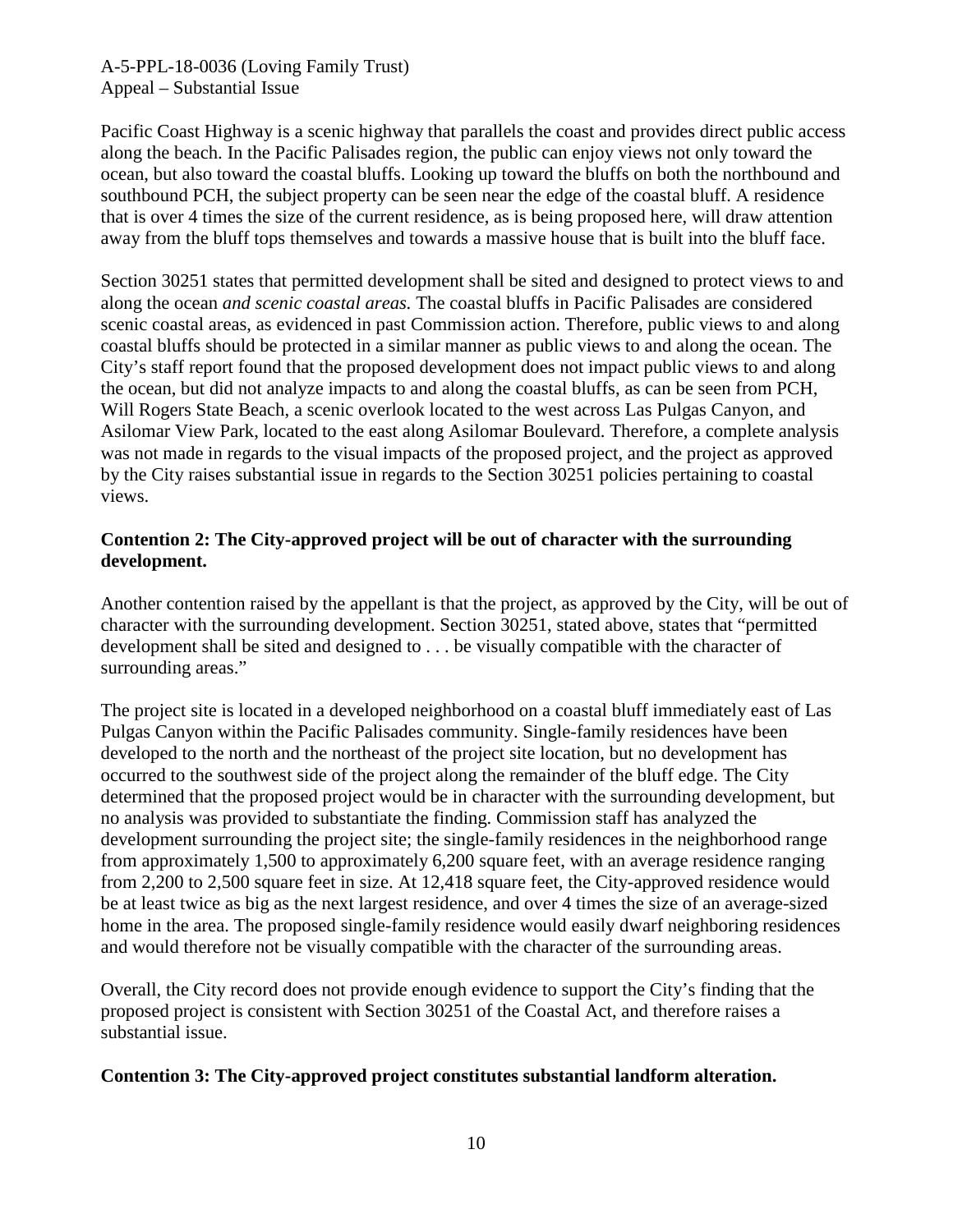The appellant also contends that the City-approved project constitutes substantial landform alteration. Section 30251 (stated above) states that permitted development shall be sited "to minimize the alteration of natural landforms." The proposed project includes approximately 4,100 cubic yards of grading, and a new development that extends approximately 120 feet down the slope beyond the current development. The applicant states the grading is remedial in nature, and is required under an Order to Comply issued by the City's Building and Safety Department. An Order to Comply was issued for the property in 2011, which urged the homeowner to follow prescribed requirements to address the landslide. Such requirements include preparing a survey of the failed slope, ensuring that plans were reviewed by Building and Safety for approval, obtaining additional relevant permits, and diligently pursuing slope repair work to completion. The Order to Comply does not, however, require an alternatives analysis to minimize landform alteration, and the City did not analyze project alternatives.

A Department of Building and Safety Soils Approval report for the slope repair activities was prepared for this project. Similar to the 2011 Order to Comply for the subject property, the Soils approval letter did not consider alternative grading plans that could limit landform alteration. A subsequent Soils Approval Letter prepared for the construction of the new single-family residence also did not analyze design alternatives to lessen the amount of landform alteration. Therefore, there was not an adequate alternatives analysis for the construction of the single-family residence to minimize landform alteration. The absence of an analysis of alternatives to minimize landform alteration leaves the City without an adequate rationale to make the finding that the project is in conformity with Section 30251 in regards to landform alteration policies. Therefore, the appellant's contention raises a substantial issue in regard to conformity with the Coastal Act policies pertaining to landform alteration.

#### **Contention 4: The City-approved project does not minimize risks in a high geologic hazard area and the project does not assure stability without requiring the use of protective devices that would substantially alter natural landforms along a coastal bluff.**

The appellant also contends that the City-approved project does not minimize risks in a high geologic hazard area and that the project does not assure stability without requiring the use of protective devices that would substantially alter natural landforms along a coastal bluff. Section 30253 states, in relevant part:

*New development shall do all of the following:* 

*(a) Minimize risks to life and property in areas of high geologic, flood, and fire hazard.* 

*(b) Assure stability and structural integrity, and neither create nor contribute significantly to erosion, geologic instability, or destruction of the site or surrounding area or in any way require the construction of protective devices that would substantially alter natural landforms along bluffs and cliffs.*

The project site is located on the top of a coastal bluff directly east of Las Pulgas Canyon and above the Pacific Palisades Bowl Mobile Estates. The project site has been subject to landslides at least as far back as 1958, which has been documented in a geology report prepared for this project. "Geologic and Soils Engineering Update," prepared by Schick Geotechnical, Inc. on October 21,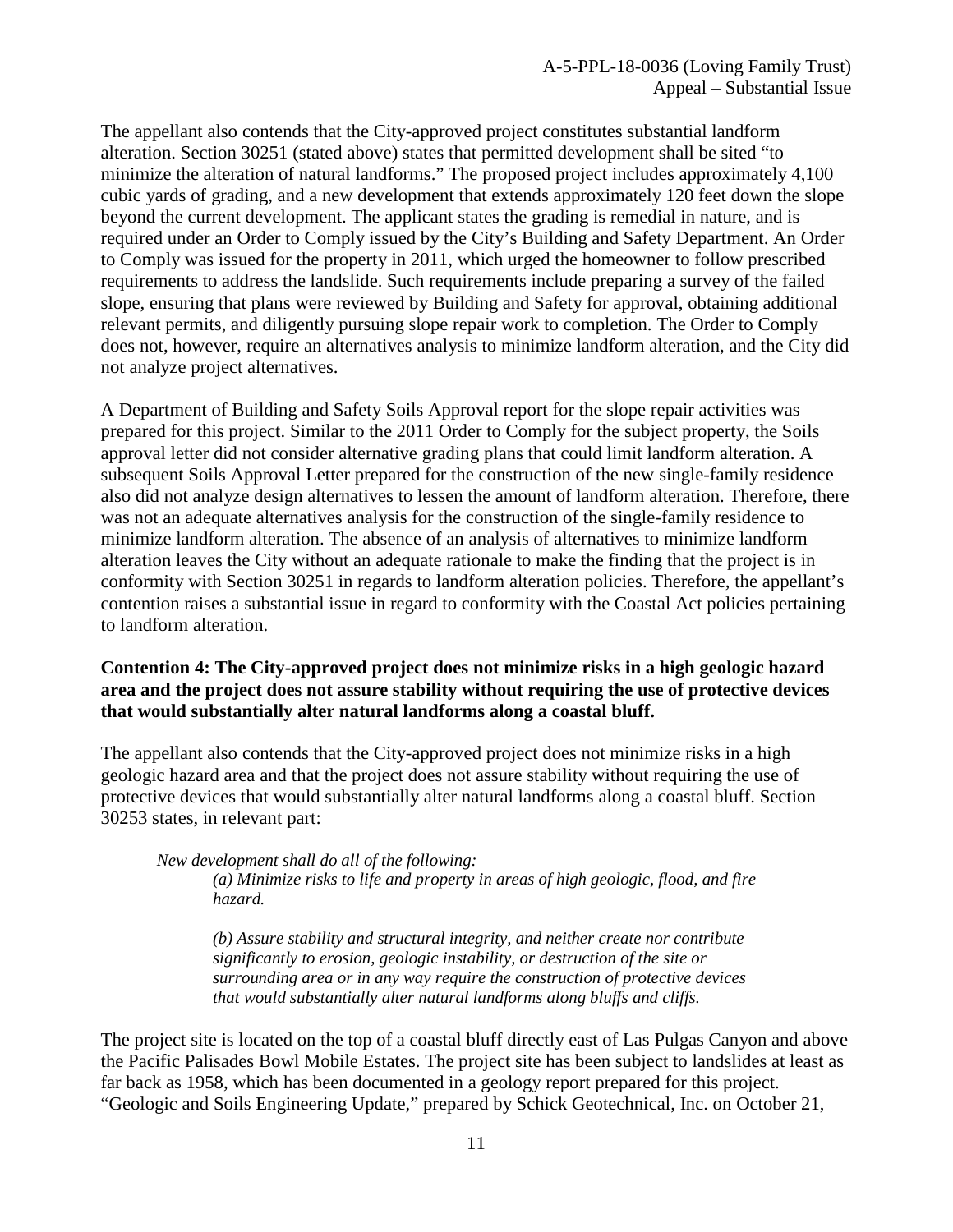2017, notes that a landslide in 1958 undermined the southeast corner of the property. Two 50-foot long I-beams were subsequently installed along the southeastern edge of the property as a remedial repair. Additional support for the residence was added in 1993. The 1993 remedial activities took place on the site with the benefit of a coastal development permit from either the City of Los Angeles or the California Coastal Commission. The fact that the City approved the project with unpermitted development is problematic because the development may prejudice the ability of the Pacific Palisades region of Los Angeles to develop an LCP that is consistent with the Coastal Act Chapter 3 policies. In particular, the property contains unpermitted development that utilized protective devices to protect the residence. This development is inconsistent with Section 30253(b), which prohibits new development to construct protective devices that would substantially alter natural landforms along bluffs and cliffs. Therefore, approving the new residence on a lot with unpermitted development that is inconsistent with the Coastal Act Chapter 3 policies would set a precedent for other properties and project applicants in the area in the future.

The toe of the coastal bluff on which the project site sits has experienced slope failure in 1982, 1998, 2001, and most recently in 2005. The Asilomar Boulevard landslide has affected the Pacific Palisades Bowl mobile home park, the Tahitian Terrace Mobile Home Park (also located at the toe of the bluff), and the City of Los Angeles right-of-way (Asilomar Boulevard), in addition to other nearby properties. According to consulting geotechnical engineers, the slide reactivates during periods of heavy rainfall. Over the years there has been lateral movements and cracking (tension cracks) of asphalt pavement at the base of the slope; tension cracks at the top of the slope along the old emergency access road; erosion gullies along the slope; displacement of existing shallow storm drains along the slope by ground movement, such that they are no longer operating; and active seepage. After heavy rains in 2000/2001 activated a slide mass on the slope, recommendations for a drain system were made to the Palisades Bowl Mobile Homes property owner, who owns the majority of the bluff slope directly below the project site **[\(Exhibit 2\)](https://documents.coastal.ca.gov/reports/2018/7/w15d/w15d-7-2018-exhibits.pdf)**. The drain system recommendations were not implemented at that time. During the following years the slide mass appeared to stabilize; however, in 2005, rains reactivated the slide mass destroying the park road at the toe of the slope and forcing the removal of 11 mobile homes. Following a geotechnical investigation dated September 28, 2005, a new drainage system was proposed. The drainage system included slope subdrains, perimeter subdrains, and an intercept subdrain/well system. The drainage system was installed in 2005 under Emergency Permit (No. 5-05-401-G). During construction, erosion control methods, such as the use of sand bags and silt curtains, were implemented and all soil debris has been removed and disposed of in an appropriate site outside of the Coastal Zone. Coastal Development Permit 5-08-245, approved in February 2009, permanently authorized the actions taken under Emergency Permit 5-05-401-G.

As the discussion above demonstrates, the coastal bluff on which the project site is located is a highly sensitive coastal resource. Yet, the City's determination to approve the proposed project failed to consider the sensitivity of the bluff, particularly in light of how large the proposed development is. Neither of the City's soils approval letters for the remedial grading activities nor the single-family residence construction refers to a minimum factor of safety to which the site must adhere. The City of Los Angeles typically requires development on hillsides and bluff tops to adhere to a factor of safety of 1.5, although this minimum standard may be increased in particularly hazardous areas. The Coastal Act does not specify a minimum factor of safety in geologically sensitive areas, but the 1.5 minimum factor of safety has been used in prior Commission actions to assess slope stability, and it is used by the City of Los Angeles as well as many other municipalities.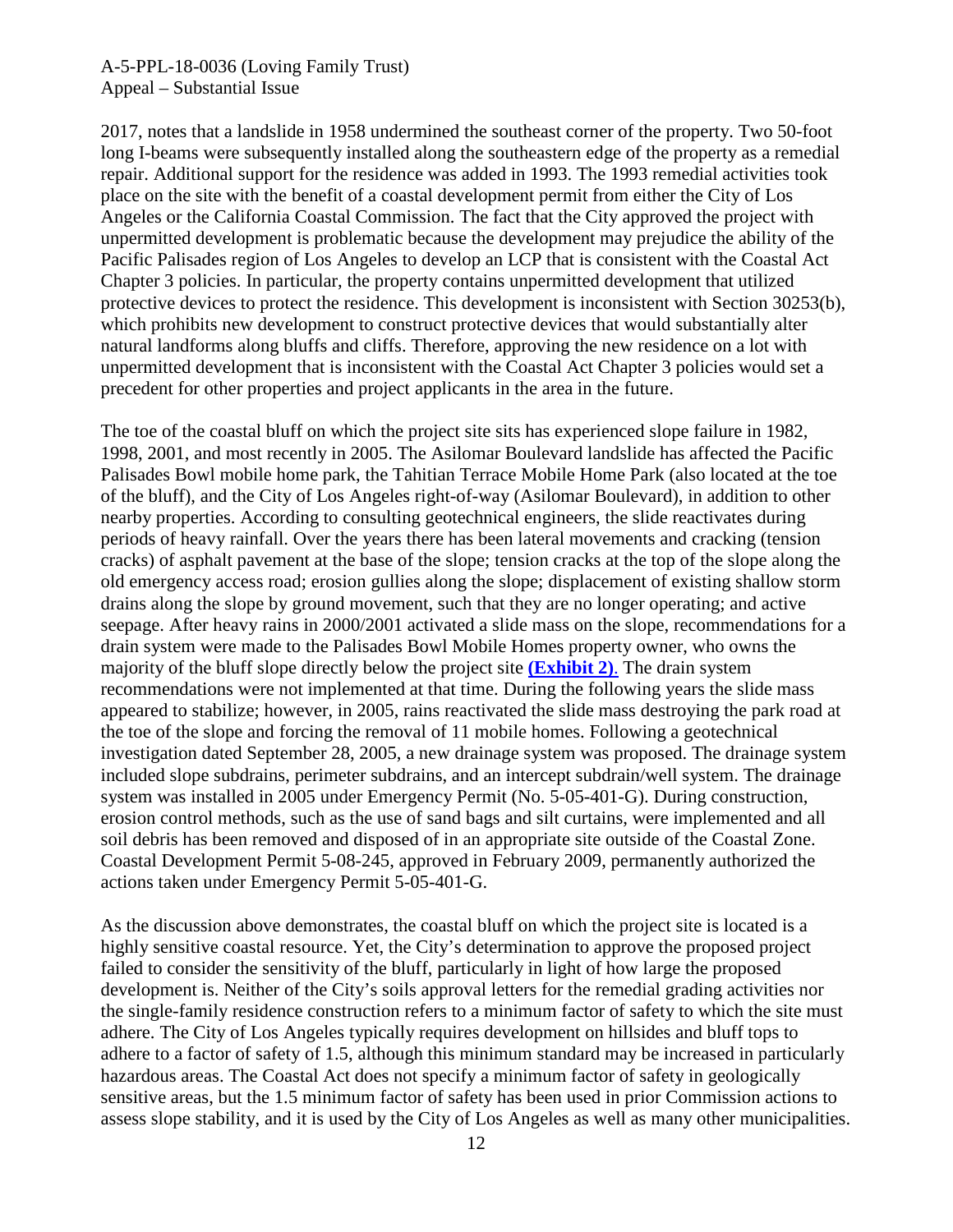Not only is the 1.5 factor of safety not addressed in the Soils Approval Letters, but the factor of safety is not addressed anywhere else in the City record. Without a determined factor of safety for the proposed project, the City cannot make the finding that the proposed project assures stability and structural integrity, and that the proposed project will not contribute significantly to erosion or instability.

According to Section 30253(b) of the Coastal Act, new development shall not require the construction of protective devices that would substantially alter natural landforms along bluffs or cliffs. The new single-family residence is proposed to be supported with caissons and retaining walls up to 12 feet below grade. The City record states that caissons are proposed to be located along the south, southwest, and western sides of the property. However, the grading plan does not identify exactly where these caissons are to be located (i.e. along the property line, behind the proposed retaining walls, under the house, etc.). This is problematic, especially considering the fact that the residence includes two pools, an ancillary living space, and decks. Without knowing the exact location of the caissons, it cannot be determined whether the caissons will support the primary residence, the accessory structures, or the entire development. Past Commission action has generally prohibited the use of protective devices on accessory structures, including decks and pools, in order to minimize grading, landform alteration, and future view impacts. The City's approval of the project with the current grading plan implies that the City did not examine if the proposed caissons were designed to protect more than the primary residence.

Overall, the City's staff report did not consider alternative project designs that do not require retaining wall or caisson support. Because the project, as proposed, cannot be constructed to assure geologic stability without the construction of protective devices, the City does not provide enough evidence to support the finding that the proposed project is consistent with Section 30253 of the Coastal Act. Therefore, the appellant's contention raises substantial issue in regards to the geologic stability policies of the Coastal Act.

To reiterate, the factors of review utilizing the Coastal Act are as follows:

1. The degree of factual and legal support for the local government's decision that the development is consistent or inconsistent with the relevant provisions of the Coastal Act;

2. The extent and scope of the development as approved or denied by the local government;

3. The significance of the coastal resources affected by the decision;

4. The precedential value of the local government's decision for future development of its LCP; and,

5. Whether the appeal raises local issues, or those of regional or statewide significance.

In response to these factors of review, the Coastal Commission finds that:

1. There is an inadequate level of factual and legal support for the local government's decision that the development is consistent with Sections 30251 and 30253(a) of the Coastal Act. The City determined that the project was consistent with the Section 30251 visual and landform alteration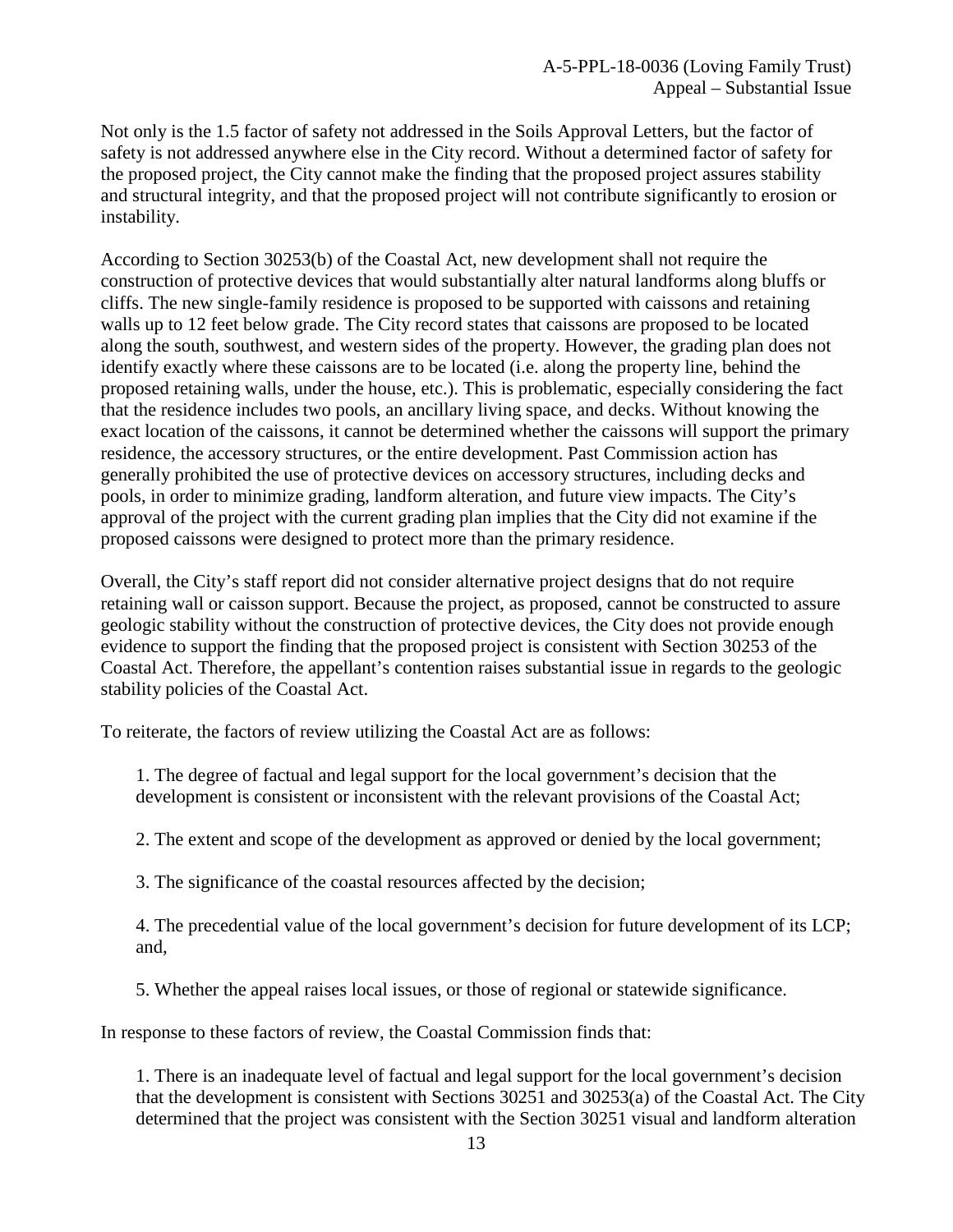policies. However, the City did not did not analyze impacts to and along the coastal bluffs (which are designated scenic resources), as can be seen from PCH, Will Rogers State Beach, a scenic overlook located to the west across Las Pulgas Canyon, and Asilomar View Park. The City also determined that the development would be visually compatible with the surrounding development without comparing the size of the proposed development to the size of the surrounding residences. In its Soils Approval letters, the City also did not analyze design alternatives to minimize landform alteration. Regarding the Section 30253 geologic hazard policies, the City's staff report did not consider alternative project designs that do not require retaining wall or caisson support. In addition, the City did not determine whether the project would adhere to a minimum 1.5 factor of safety, a guideline used by the City of Los Angeles and in prior Commission actions to assess slope stability. Overall, the City's staff report did not include an adequate analysis to make findings of consistency with the community character, visual quality, and geologic hazard policies of the Coastal Act. Therefore, this factor does raise a substantial issue.

2. The extent and scope of the project as approved by the City is not appropriate for the project's location on a coastal bluff and in terms of community character. The project proposes to construct an approximately 12,000 square foot single-family residence in a neighborhood where the average home is between 2,200 and 2,500 square feet in size. The proposed residence would dwarf the surrounding residences, require shoreline protection devices that would alter natural landforms along the coastal bluff, and potentially contribute to geologic instability. Therefore, the extent and scope of the proposed development is significant, and this factor raises substantial issues in regards to consistency with Coastal Act Chapter 3 policies.

3. The coastal resources at issue are significant. The project is on a distinctive coastal bluff that is highly visible from PCH and that has experienced multiple landslides in the past. The project involves over 4,000 cubic yards of grading-a significant amount of landform alteration that will impact coastal views from PCH, Will Rogers State Beach, and Asilomar View Park. The project also proposes the use of caissons and retaining walls to support the development. It is unclear whether these protective devices will be designed to protect the primary residence, the accessory structures, or both. In any case, the City has not provided evidence that it has considered alternative project designs that do not require protective devices. Therefore, this factor raises a substantial issue as the coastal resources involved are significant.

4. There is no certified LCP for the Pacific Palisades region at this time; however, the City's approval of Local CDP No. DIR-2017-3107-CDP-MEL would establish a precedent that would impact its ability to prepare an LCP that is consistent with the Coastal Act. The project involves construction of a very large single-family residence—over 12,000 square feet—with no comparable houses in this area of Pacific Palisades. Approving development of this scale in this area would encourage similar proposals in the future that would rely on the Commission's approval of this project as a basis for approving more and much larger development in this bluff top area than has typically been the case. As discussed, the average home in this area is between 2,200 and 2,500 square feet in size, a fraction of the size of the proposed structure. If more and more projects of this size and stature were to be approved in this region, it would be difficult for the City to develop an LCP that adequately protects visual resources and natural landforms, and prevents geologic instability and erosion, as required by the Coastal Act. The City's staff report references eight previous cases where the Coastal Commission has approved development in the